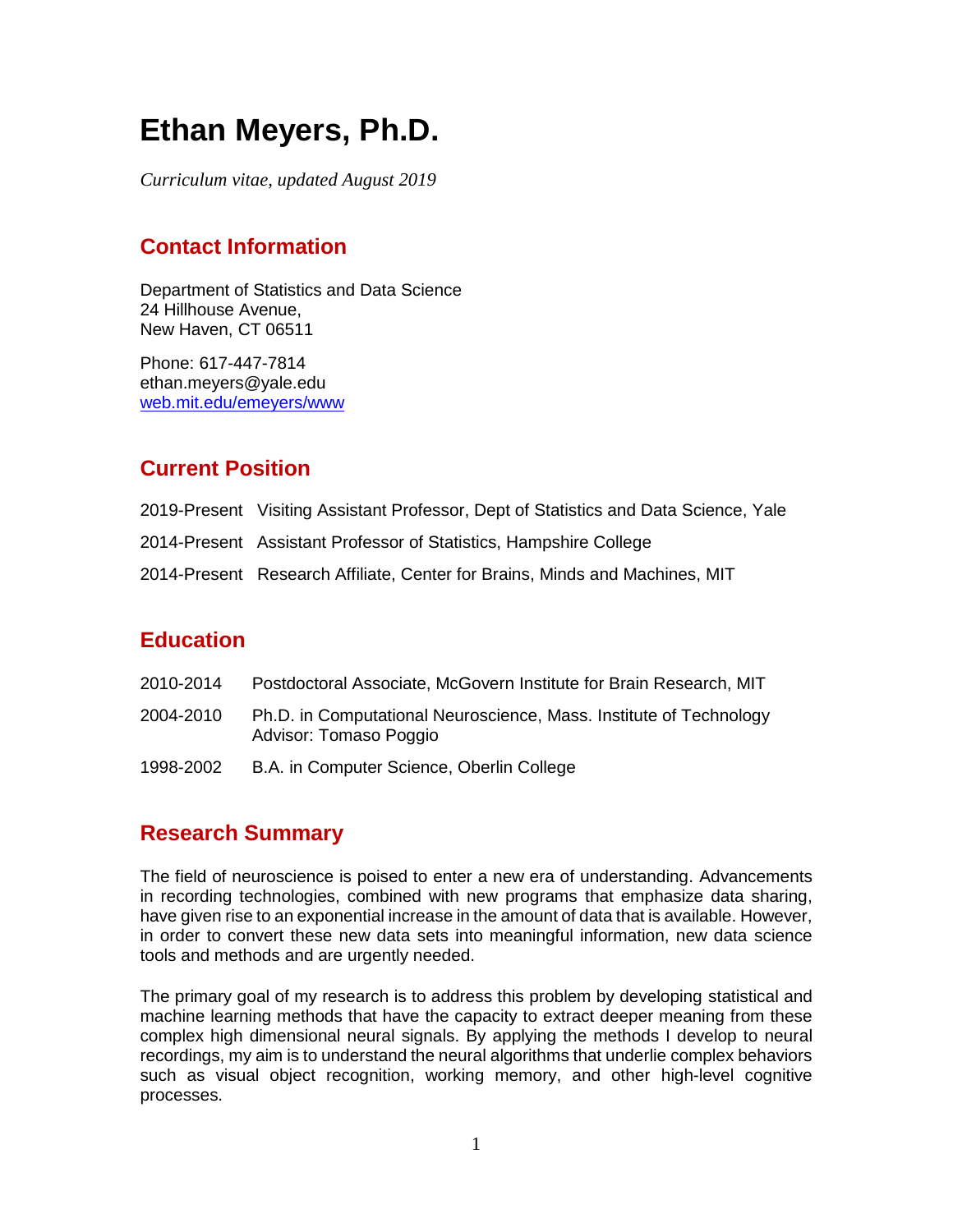## **Publications**

- 1. **Meyers E** (2018). Dynamic population coding and its relationship to working memory. *Journal of Neurophysiology*, 120:2260-2268. [\[pdf\]](http://emeyers.scripts.mit.edu/emeyers/wp-content/uploads/2018/11/Meyers_JNeurophys_2018.pdf)
- 2. **Meyers E,** Liang A, Katsuki F, Constantinidis C (2017). Differential processing of isolated object and multi-item pop-out displays in LIP and PFC. *Cerebral Cortex*, 28(11):3816-3828. [\[pdf\]](http://emeyers.scripts.mit.edu/emeyers/wp-content/uploads/publications/Meyers_Cerebral_Cortex_2017.pdf)
- 3. Poggio T, **Meyers E** (2016). Turing++ Questions: A Test for the Science of (Human) Intelligence. *AI Magazine*, 37(1):73:77.
- 4. **Meyers E**, Borzello M, Freiwald W, Tsao D (2015). Intelligent Information Loss: The Coding of Facial Identity, Head Pose, and Non-Face Information in the Macaque Face Patch System. *Journal of Neuroscience*, 35(18):7069-81. [\[pdf\]](http://emeyers.scripts.mit.edu/emeyers/wp-content/uploads/2015/05/Meyers_JNeurosci_2015.pdf)
- 5. Isik L, **Meyers E**, Leibo J, Poggio T (2014). Timing of invariant object recognition in the human visual system. *Journal of Neurophysiology*, 111:61-102. [\[pdf\]](http://cbcl.mit.edu/publications/ps/Isik_Meyers_JNeurophys_2014.pdf)
- 6. **Meyers E** (2013). The Neural Decoding Toolbox. *Frontiers in Neuroinformatics*, 7:8. [\[link to paper\]](http://journal.frontiersin.org/article/10.3389/fninf.2013.00008/full)
- 7. **Meyers E**, Qi XL, Constantinidis C (2012). Incorporation of new information into prefrontal cortical activity after learning working memory tasks. *Proceedings of the National Academy of Sciences*, 109:4651-4656. [\[pdf\]](http://web.mit.edu/emeyers/www/Meyers_PNAS_2012.pdf) [\[link to supplementary web](http://cbcl.mit.edu/people/emeyers/pnas2012/index.html)  [material\]](http://cbcl.mit.edu/people/emeyers/pnas2012/index.html)
- 8. Isik L, **Meyers E**, Leibo J, Poggio T (2012). Preliminary MEG decoding results. *MIT CSAIL Technical Report*, 2012-010.
- 9. Zhang Y,\* **Meyers E,\*** Bichot N, Serre T, Poggio T, and Desimone R (2011). Object decoding with attention in inferior temporal cortex. *Proceedings of the National Academy of Sciences*, 108:8850-8855. **\*These authors contributed equally**. [\[pdf\]](http://web.mit.edu/emeyers/www/Zhang_Meyers_PNAS_2011.pdf) [\[link to supplementary web material\]](http://cbcl.mit.edu/people/emeyers/pnas2011/index.html)
- 10. **Meyers E**, and Kreiman G (2011). Tutorial on Pattern Classification in Cell Recording. *Visual population codes*, Kreigeskorte N, and Kreiman G (eds.), MIT Press.
- 11. **Meyers E**, Embark H, Freiwald W, Serre T, Kreiman G, and Poggio T (2010). Examining high level neural representations of cluttered scenes. *MIT CSAIL Technical Report*, 2010-034.
- 12. Ostrovsky Y, **Meyers E**, Ganesh S, Mathur U, Sinha P (2009). Visual Parsing After Recovery From Blindness. *Psychological Science*, 20:1467-1491. [\[link to paper\]](http://pss.sagepub.com/content/20/12/1484.full.pdf+html)
- 13. **Meyers E**, Freedman D, Kreiman G, Miller E, Poggio T (2008). Dynamic Population Coding of Category Information in Inferior Temporal and Prefrontal Cortex. *Journal of Neurophysiology*, 100:1407-1419. [\[pdf\]](http://web.mit.edu/emeyers/www/Meyers_2008_JNeurophys.pdf) [\[link to supplementary web material\]](http://cbcl.mit.edu/people/emeyers/jneurophys2008/index.html)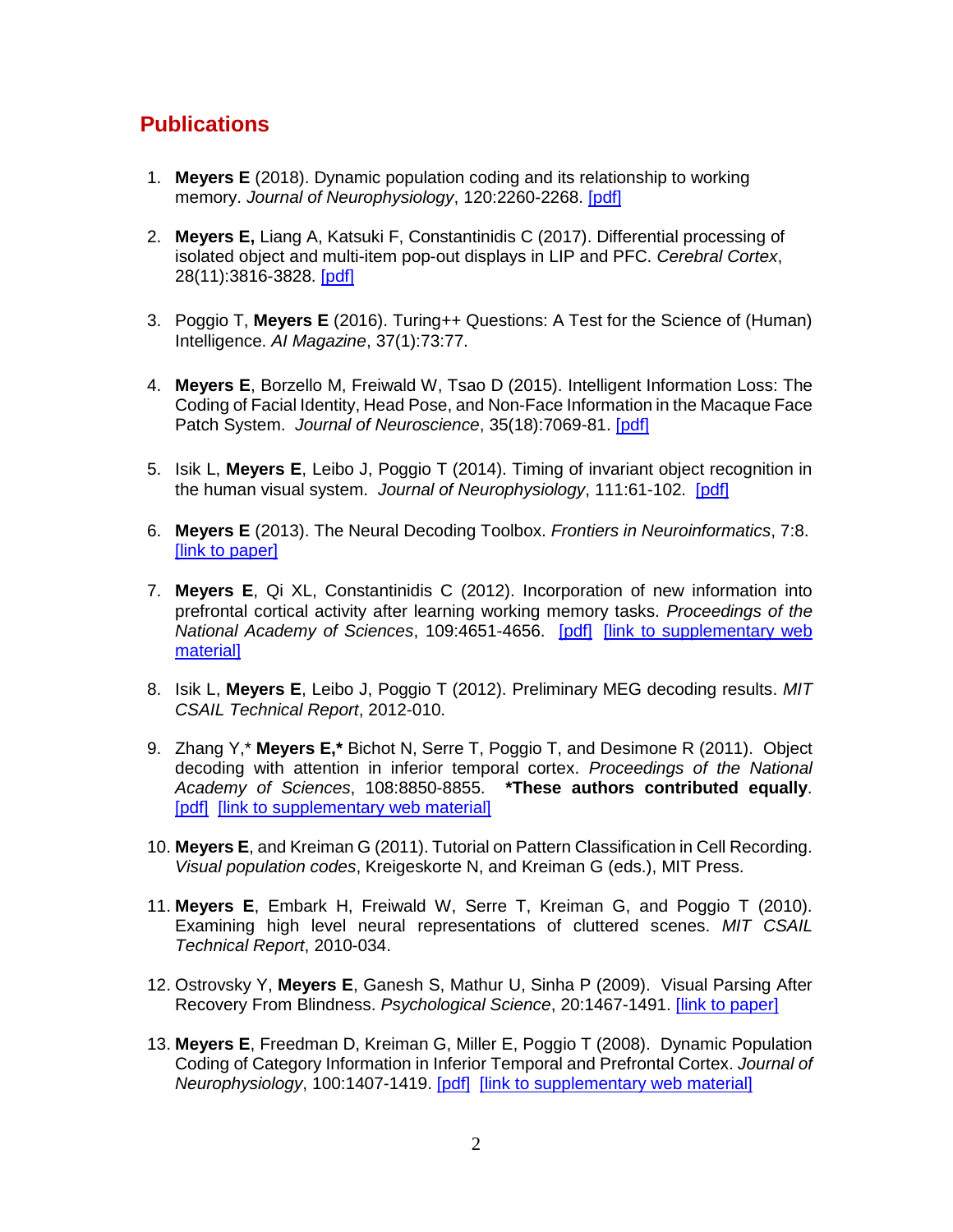- 14. **Meyers, E**, Wolf L (2008). Using Biologically Inspired Visual Features for Face Processing. *International Journal of Computer Vision*, 76(1):93-104. [\[link to paper\]](http://www.springerlink.com/content/x4h4jw8156229l71/)
- 15. Wolf L, Bileschi S, and **Meyers E** (2006). Perception Strategies in Hierarchical Vision Systems. *IEEE Conf. on Computer Vision and Pattern Recognition (CVPR*). [\[pdf\]](http://web.mit.edu/emeyers/www/391_cvpr.pdf)
- 16. Ezzat T, **Meyers E**, Glass J, and Poggio T (2005). Morphing Spectral Envelopes Using Audio Flow. *Interspeech/Eurospeech*.
- 17. Cox D, **Meyers E**, and Sinha P (2004). Contextually Evoked Object-specific Responses in Human Visual Cortex. *Science*, 303(5667):115-117. [\[link to paper\]](http://www.sciencemag.org/cgi/content/full/304/5667/115?ijkey=Hpj7TgdCeG05.&keytype=ref&siteid=sci)

#### **Invited and Selected Talks**

Society for Neuroscience Conference, Chicago, IL (2019) "How anti-learning affects chance levels of population decoding accuracy"

New College of Florida Colloquium Series, Sarasota FL (2019) "Data Science for Neuroscience"

University of Massachusetts Cognitive Science Lunch, Amherst MA (2018) "Decoding the neural algorithms that underlie behavior"

University of Massachusetts Neuroscience & Behavior Colloquium, Amherst MA (2017) "Decoding how information is represented and processed in higher-order cortical areas"

MathWorks Research Summit, Newton MA (2016) "Using machine learning to analyze neural data"

University of Massachusetts Neuroscience Club, Amherst MA (2016) "Using machine learning to understand how the brain processes information"

Society for Neuroscience Conference, Chicago, IL (2015) "How PFC and LIP process single and multiple-object 'pop-out' displays"

Wake Forest University School of Medicine Colloquium, Winston-Salem, NC (2015) "Using population decoding to understand neural content and coding"

Society for Neuroscience Conference, Washington DC (2014) "Decoding what types of information are in the macaque face patch system"

Allen Institute for Brain Science, Seattle, WA (2013) "How new information is added into PFC and implications for analyzing neural activity"

McGovern Institute Retreat, Falmouth, MA (2013) "How information is added into prefrontal cortical activity"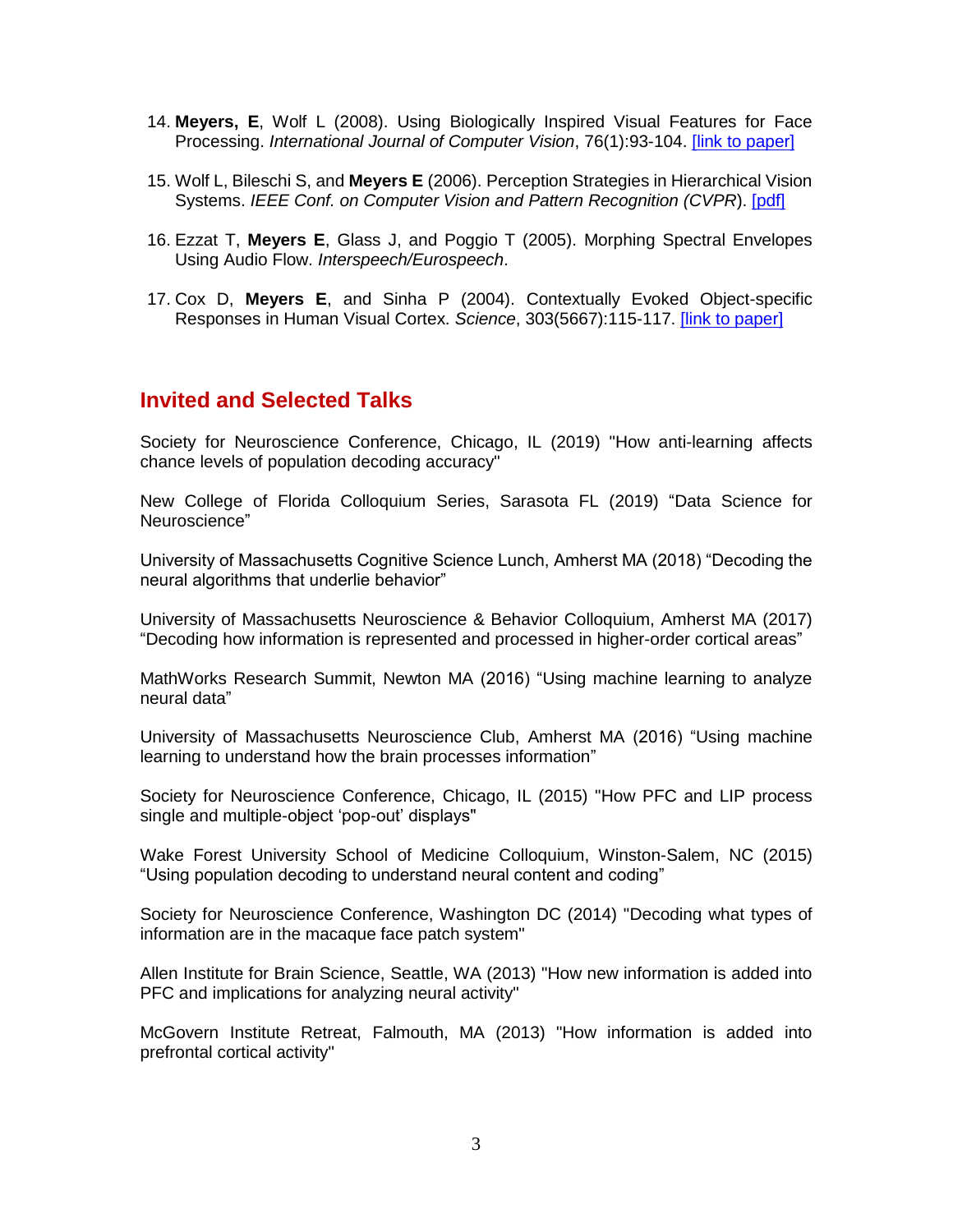Society for Neuroscience Conference, San Diego, CA (2010) "The representation of objects in inferior temporal cortex with and without attention"

International Conference on Cognitive Science, Beijing, China (2010) "The coding of abstract category information in macaque inferior temporal and prefrontal cortex"

McGovern Institute Retreat, Newport, RI (2010) "Attention's influence on object representations in inferior temporal cortex"

Vision Sciences Society, Sarasota, FL (2007) "Decoding of ITC cell activity matches human visual similarity judgments"

Vision Sciences Society Conference, Sarasota, FL (2005) "Neural responses to contextually defined faces"

#### **Select Conference Abstracts**

**Meyers E**, Rithichoo L, Zhang T, Lu P, Fang C. An online platform for reproducible neural data analyses. Society for Neuroscience 2018.

**Meyers E**, Riley M, Qi X-L, Constantinidis C. Differences in dynamic and static coding within different subdivisions of the prefrontal cortex. Society for Neuroscience 2017.

**Meyers E**. A Data Science approach to analyzing neural data. Joint Statistical Meetings (JSM) 2017.

**Meyers E**, Dean M, Hale G. New Data Science tools for analyzing neural data and computational models. Society for Neuroscience 2016.

**Meyers E,** Borzello M, Freiwald W, Tsao D. Decoding what types of information are in the macaque face patch system. Cosyne 2014.

**Meyers E**, Schafer R, Zhang Y, Poggio T, Desimone R. The role of the pulvinar in visual processing and attention. Cosyne 2013.

**Meyers E**, The advantages of using population decoding – and a Matlab decoding toolbox. Society for Neuroscience 2012.

**Meyers E**, Qi XL, Constantinidis C. The incorporation of new information into prefrontal cortical activity after learning new tasks. Cosyne, 2012.

**Meyers E**, Qi XL, Constantinidis C. Comparing the information content of PFC before and after training in a working memory task. Society for Neuroscience 2011.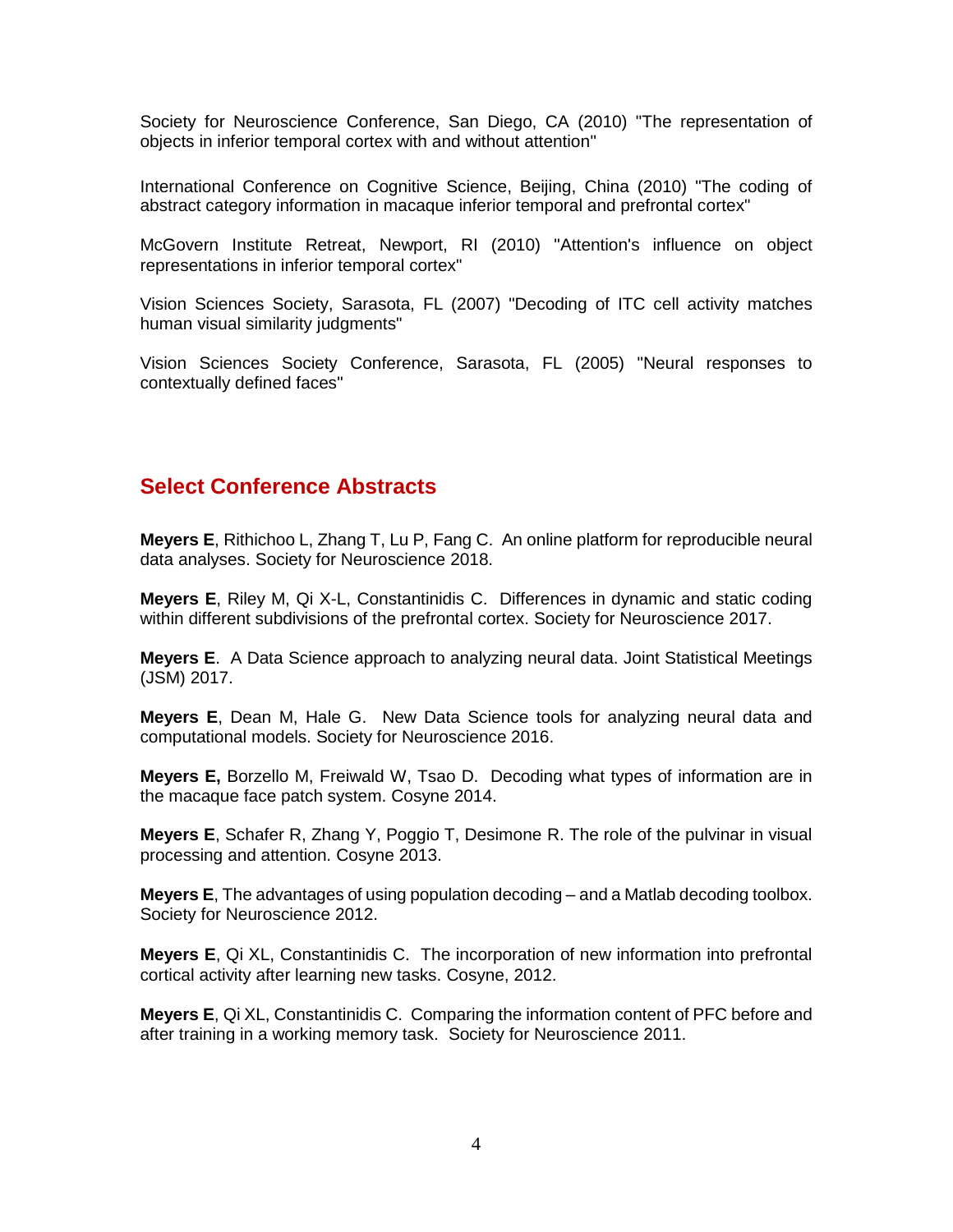**Meyers E**, Zhang Y, Bichot N, Chikkerur S, Serre T, Poggio T, Desimone R. Decoding multiple objects from populations of macaque IT neurons with and without spatial attention. Cosyne, 2010.

**Meyers E**, Freedman D, Kreiman G, Miller E, Poggio T. Decoding dynamic patterns of neural activity using a 'biologically plausible' fixed set of weights. Cosyne 2009.

**Meyers E**, Embark H, Freiwald W, Serre T, Kreiman G, Poggio T. Neural representations of cluttered scenes in macaque ventral visual cortex. Society for Neuroscience 2008.

**Meyers E**, Freedman D, Miller E, Kreiman G, Poggio T. Reading Out Visual Information from Populations of Neurons in Inferior Temporal and Prefrontal Cortex. Cosyne 2007.

**Meyers E**, Ostrovsky Y, Sinha P. Visual de-fragmentation via high spatial frequencies. Vision Sciences Society, 2005.

#### **Professional Service**

Hampshire College Executive Committee of the Faculty, member (2018-2019) Hampshire College Education Policy Committee, chair (2015-2017) MIT CBMM Face Identification Workshop, co-organizer (2015) Hampshire College Cognitive Science Faculty Search Committee (2015) Five College Statistics Program, webmaster (2015-present) MIT BCS colloquium committee (2013-2014) MIT BCS postdoc committee, co-chair (2012-2014)

Ad hoc reviewer for: Nature Communications, Scientific Reports, Journal of Neuroscience, Journal of Neurophysiology, Journal of Cognitive Neuroscience, Journal of Neuroscience Methods, Cerebral Cortex, Frontiers in Psychology, Vision and Image Understanding, Neural Information Processing Systems Conference (NIPS), Chance, MIT press, CRC press.

#### **Honors, Awards and Fellowships**

| 2019<br>Statistical Partnerships Among Academe, Industry & Government     |  |
|---------------------------------------------------------------------------|--|
| (SPAIG) (with Baumer, Foulkes, Horton, Wagaman, Reich, Gile, Cheikes,     |  |
| Gross, and Merritt)                                                       |  |
| Hubert Schoemaker Graduate Student Fellowship<br>2009-2010                |  |
| National Defense Science and Engineering Graduate Fellowship<br>2006-2009 |  |
| Sigma Xi Scientific Research Society<br>2005                              |  |
| Phi Beta Kappa Honor Society<br>2002                                      |  |
| High Honors in Computer Science, Oberlin College<br>2002                  |  |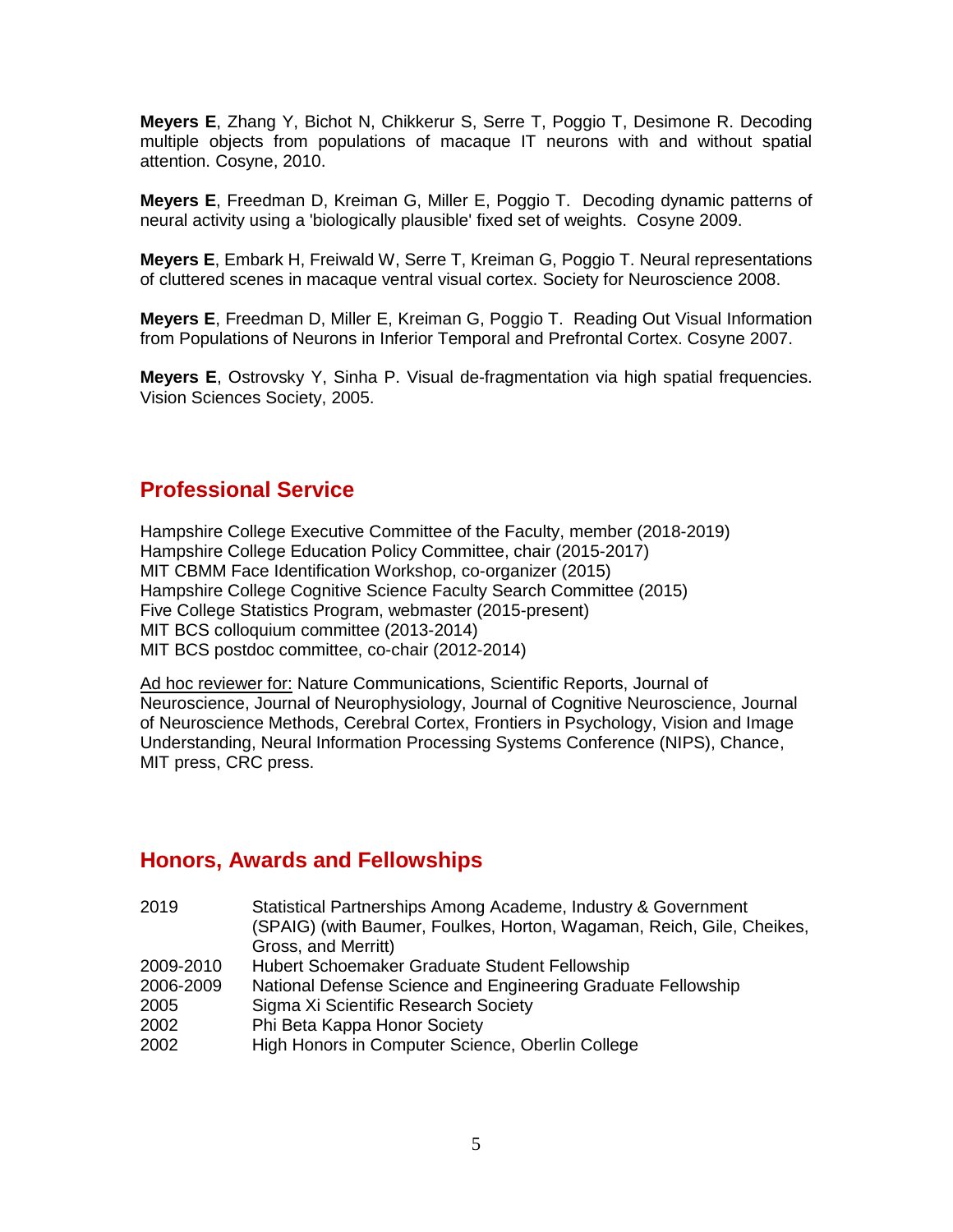### **Funding**

#### **Active**

NCS-FO: 1835268/1834994 9/15/2018 – 8/31/2022

NSF  $$138,087$  annual direct costs

Title: "Collaborative Research: Optoelectronic Tools for Closed-Loop Neuron Ensemble Recording and Control during Complex Behaviors"

Role: Co-Principal Investigator (with Xu, Moorman, Li at UMass Amherst)

#### **Pending**

NSF: 1923765 9/1/2019 – 8/31/2022 NSF  $$399,161$  annual direct costs Title: "The Data Science WAV: Experiential Learning with Local Community Organizations" Role: Co-Principal Investigator (with Co-PIs, Baumer, Horton, Barr, and Rattigan)

#### **Past**

MATLAB development fund 6/1/2017 – 12/31/2018 MathWorks **but a struck of the struck of the struck of the struck of the struck of the struck of the struck of the struck of the struck of the struck of the struck of the struck of the struck of the struck of the struck of** Title: "Developing data analysis tools and computational models for understanding neural processing" Role: Principal Investigator

# **Courses Taught**

Yale S&DS-230/530 *Data Exploration and Analysis* (fall 2019)

Yale S&DS-103 *Intro Statistics: Social Sciences* (fall 2019)

Hampshire CS-206*: Introduction to Statistics* (fall 2014-16, 2018) [\[link to class website\]](http://emeyers.scripts.mit.edu/emeyers/teaching/cs-0206-introduction-to-statistics/)

Hampshire CS-173T/CS-243: *Introduction to Data Science* (fall 2017, spring/fall 2018)

Hampshire CS-342*: Machine Learning* (fall 2015, spring 2019)

Hampshire CS-173: *Prediction* (fall 2014)